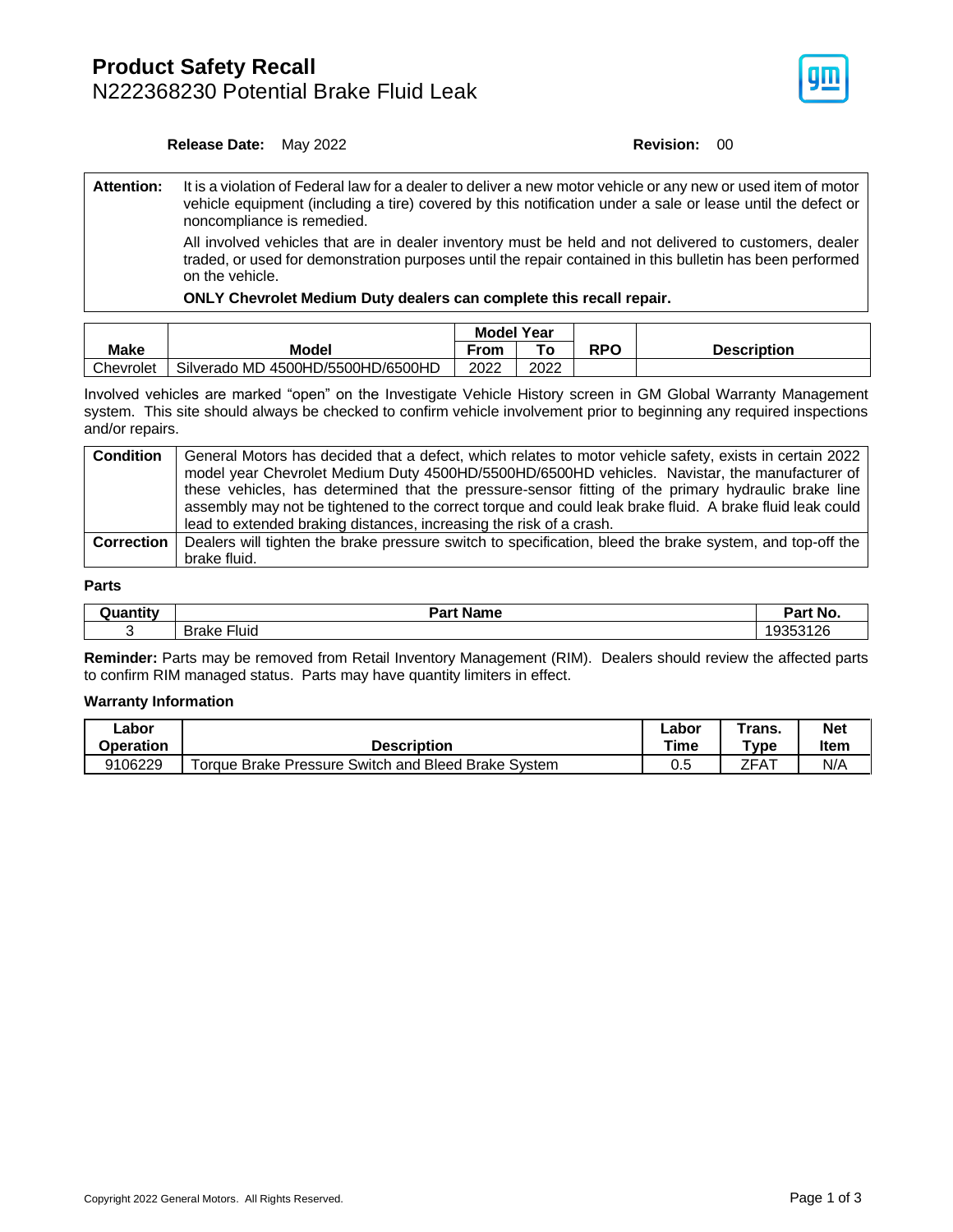# **Product Safety Recall**

N222368230 Potential Brake Fluid Leak



## **Service Procedure**



- 1. Locate the brake pressure switch next to the brake master cylinder as shown.
- 2. Disconnect the electrical connector.
- 3. Torque the brake pressure switch to 35 lb-ft (48 N-m).
- 4. Reconnect the electrical connector.
- 5. Bleed the brake system. Refer to *Hydraulic Brake System Bleeding* in SI.

**Dealer Responsibility** – For USA & Export (USA States, Territories, and Possessions)

It is a violation of Federal law for a dealer to deliver a new motor vehicle or any new or used item of motor vehicle equipment (including a tire) covered by this notification under a sale or lease until the defect or noncompliance is remedied.

The US National Traffic and Motor Vehicle Safety Act provides that each vehicle that is subject to a recall of this type must be adequately repaired within a reasonable time after the customer has tendered it for repair. A failure to repair within sixty days after tender of a vehicle is prima facie evidence of failure to repair within a reasonable time. If the condition is not adequately repaired within a reasonable time, the customer may be entitled to an identical or reasonably equivalent vehicle at no charge or to a refund of the purchase price less a reasonable allowance for depreciation. To avoid having to provide these burdensome remedies, every effort must be made to promptly schedule an appointment with each customer and to repair their vehicle as soon as possible. In the recall notification letters, customers are told how to contact the US National Highway Traffic Safety Administration if the recall is not completed within a reasonable time.

### **Dealer Responsibility** – All

All new, used, GM Certified Used, courtesy transportation vehicles, dealer shuttle vehicles, etc. in dealers' possession and subject to this recall must be held and inspected/repaired per the service procedure of this bulletin before customers take possession of these vehicles. Involved vehicles must be held and not delivered to customers, dealer-traded, released to auction, used for demonstration, or any other purpose.

All GM Certified Used vehicles currently in the dealers' inventory within the Certified Pre-Owned Inventory System (CPOIS) will be de-certified and must be held and remedied per the service procedure in this bulletin. Upon submitting